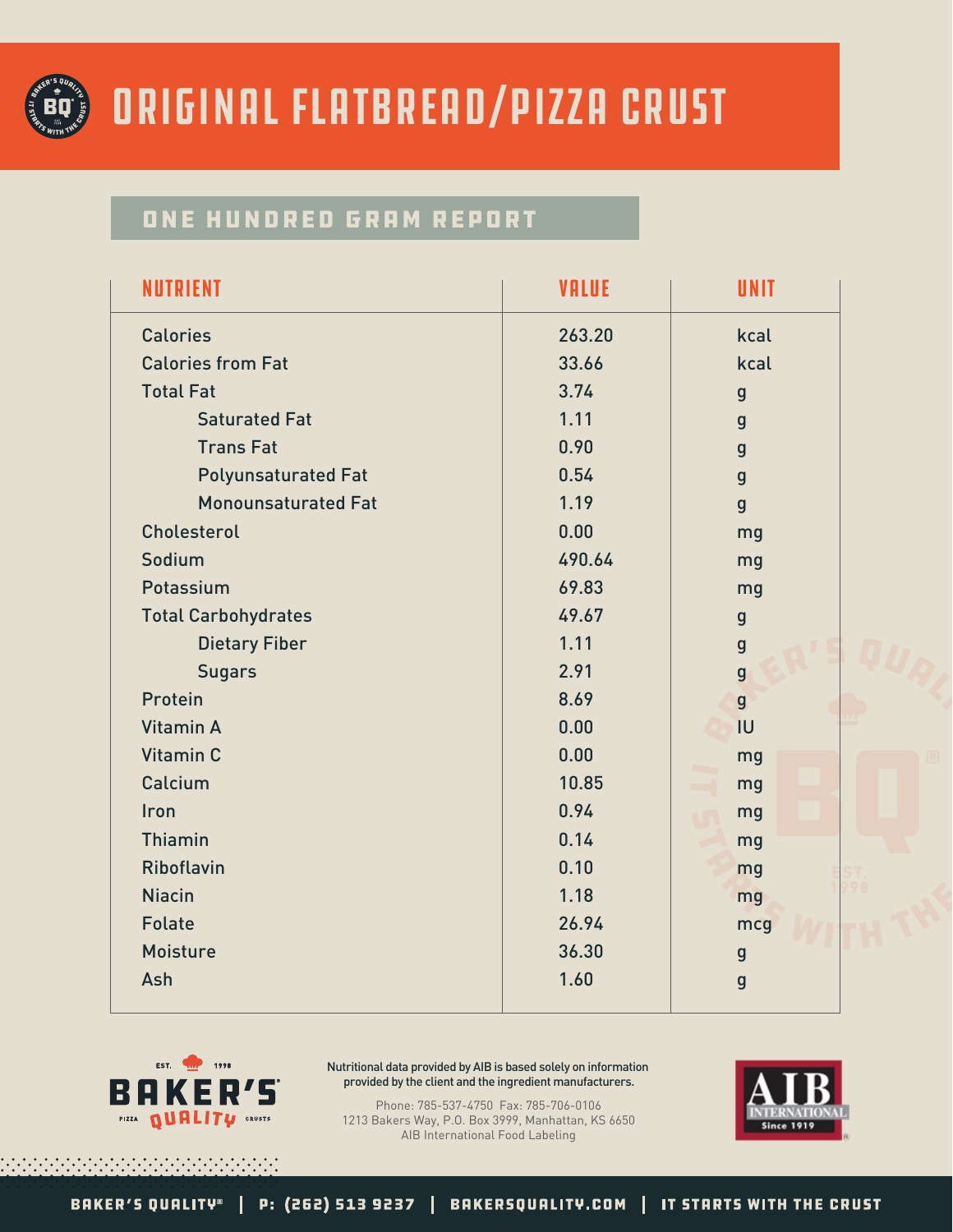

## Beer Infused Flatbread/Pizza Crust

#### ONE HUNDRED GRAM REPORT

| <b>NUTRIENT</b>            | <b>VALUE</b> | <b>UNIT</b>    |
|----------------------------|--------------|----------------|
| <b>Calories</b>            | 271.59       | kcal           |
| <b>Calories from Fat</b>   | 34.00        | kcal           |
| <b>Total Fat</b>           | 3.78         | $\mathbf{g}$   |
| <b>Saturated Fat</b>       | 0.95         | $\mathbf{g}$   |
| <b>Trans Fat</b>           | 0.90         | $\mathbf{g}$   |
| <b>Polyunsaturated Fat</b> | 0.65         | $\mathbf{g}$   |
| <b>Monounsaturated Fat</b> | 1.27         | $\mathbf{g}$   |
| Cholesterol                | 0.00         | mg             |
| Sodium                     | 393.49       | mg             |
| Potassium                  | 81.12        | mg             |
| <b>Total Carbohydrates</b> | 51.37        | $\mathbf{g}$   |
| <b>Dietary Fiber</b>       | 1.99         | $\mathbf{g}$   |
| <b>Sugars</b>              | 2.55         | $\overline{g}$ |
| Protein                    | 8.66         | $\overline{g}$ |
| Vitamin A                  | 0.00         | <b>IU</b>      |
| Vitamin C                  | 0.00         | mg             |
| Calcium                    | 17.55        | mg             |
| <b>Iron</b>                | 0.66         | mg             |
| Thiamin                    | 0.14         | mg             |
| <b>Riboflavin</b>          | 0.10         | mg             |
| <b>Niacin</b>              | 1.05         | mg             |
| <b>Folate</b>              | 20.29        | mcg            |
| <b>Moisture</b>            | 34.77        | $\mathbf{g}$   |
| Ash                        | 1.42         | $\mathbf{g}$   |
|                            |              |                |



Nutritional data provided by AIB is based solely on information provided by the client and the ingredient manufacturers.

Phone: 785-537-4750 Fax: 785-706-0106 1213 Bakers Way, P.O. Box 3999, Manhattan, KS 6650 AIB International Food Labeling

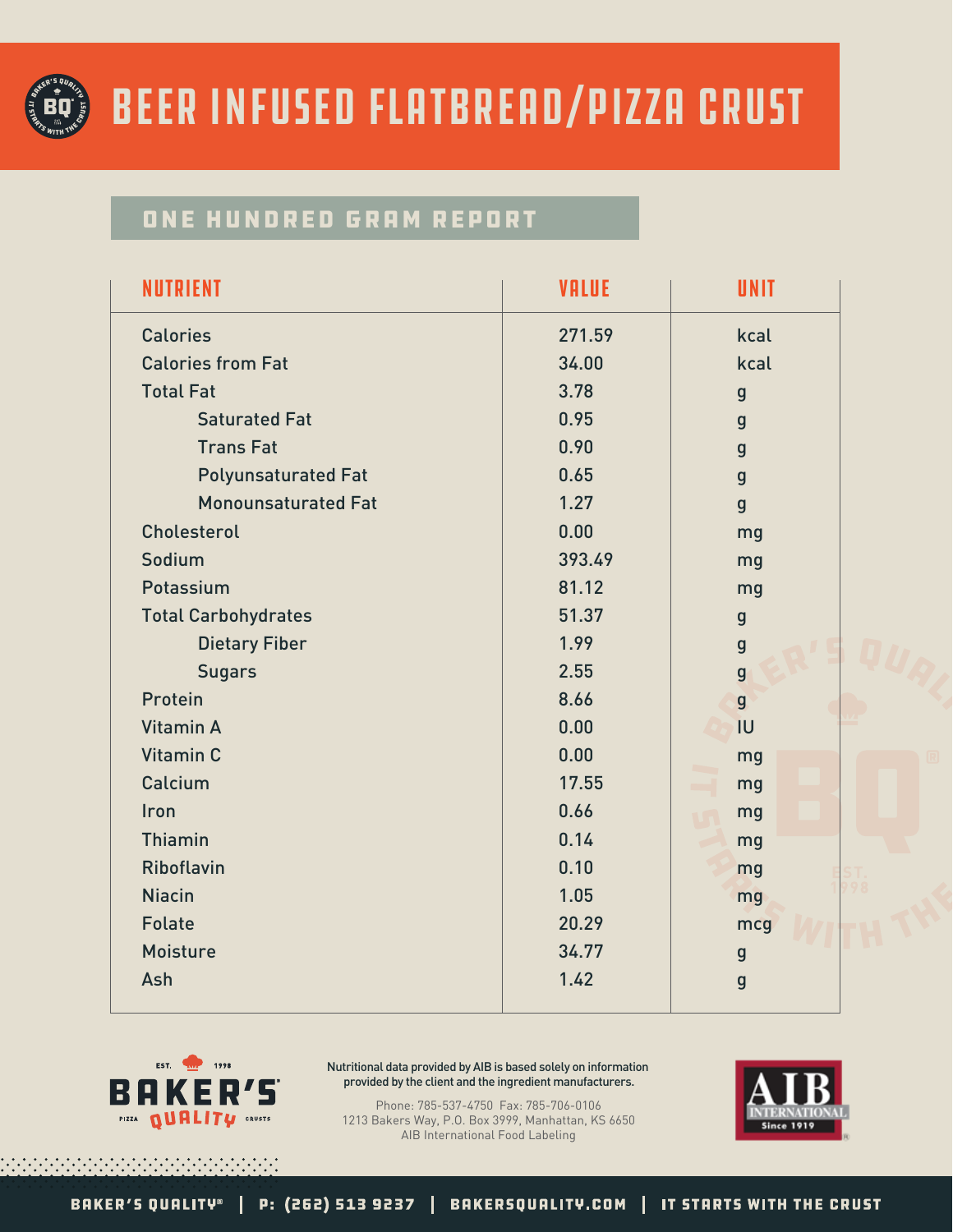

## Herb Infused Flatbread/Pizza Crust

#### ONE HUNDRED GRAM REPORT

| <b>NUTRIENT</b>                    | <b>VALUE</b> | UNIT         |
|------------------------------------|--------------|--------------|
| <b>Calories</b>                    | 258.76       | kcal         |
| <b>Total Fat</b>                   | 3.72         | $\mathbf{g}$ |
| <b>Saturated Fat</b>               | 1.27         | $\mathbf{g}$ |
| <b>Trans Fat</b>                   | 0.11         | $\mathbf{g}$ |
| <b>Polyunsaturated Fat</b>         | 1.68         | $\mathbf{g}$ |
| <b>Monounsaturated Fat</b>         | 0.66         | $\mathbf{g}$ |
| Cholesterol                        | 0.11         | mg           |
| Sodium                             | 543.23       | mg           |
| <b>Total Carbohydrates</b>         | 49.43        | $\mathbf{g}$ |
| <b>Dietary Fiber Compliant</b>     | 1.85         | $\mathbf{g}$ |
| <b>Dietary Fiber Not Compliant</b> | 0.00         | $\mathbf{g}$ |
| <b>Sugars</b>                      | 2.53         | $\mathbf{g}$ |
| <b>Added Sugars</b>                | 1.78         | $\mathbf{g}$ |
| Protein                            | 8.35         | $\mathbf{g}$ |
| Vitamin D mcg                      | 0.00         | mcg          |
| Calcium                            | 19.94        | mg           |
| Iron                               | 0.78         | mg           |
| Potassium                          | 78.33        | mg           |
| <b>Thiamin</b>                     | 0.09         | mg           |
| <b>Riboflavin</b>                  | 0.07         | mg           |
| <b>Niacin</b>                      | 0.75         | mg           |
| <b>Folate DFE</b>                  | 23.19        | mcg DFE      |
| <b>Food Folate</b>                 | 23.19        | mcg          |
| <b>Folic Acid</b>                  | 0.00         | mcg          |
| <b>Moisture</b>                    | 36.70        | $\mathbf{g}$ |
| Ash                                | 1.80         | $\mathbf{g}$ |



Nutritional data provided by AIB is based solely on information provided by the client and the ingredient manufacturers.

Phone: 785-537-4750 Fax: 785-706-0106 1213 Bakers Way, P.O. Box 3999, Manhattan, KS 6650 AIB International Food Labeling

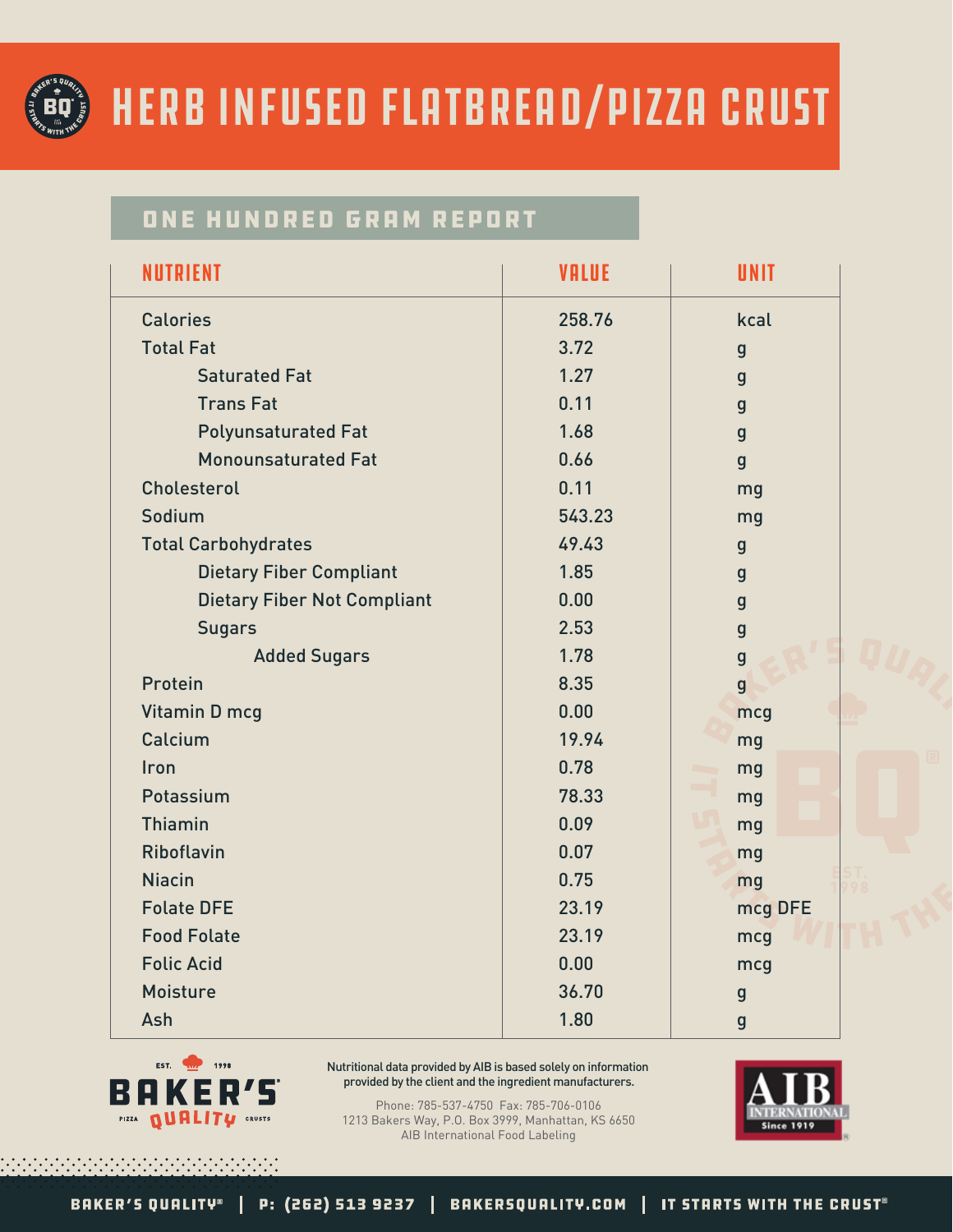

# Multigrain Flatbread/Pizza Crust

#### ONE HUNDRED GRAM REPORT

| <b>NUTRIENT</b>                    | <b>VALUE</b> | <b>UNIT</b>    |
|------------------------------------|--------------|----------------|
| <b>Calories</b>                    | 256.92       | kcal           |
| <b>Calories from Fat</b>           | 36.15        | kcal           |
| <b>Total Fat</b>                   | 4.02         | $\mathbf{g}$   |
| <b>Saturated Fat</b>               | 1.25         | $\mathbf{g}$   |
| <b>Trans Fat</b>                   | 0.11         | $\mathbf{g}$   |
| <b>Polyunsaturated Fat</b>         | 1.94         | $\mathbf{g}$   |
| <b>Monounsaturated Fat</b>         | 0.72         | $\mathbf{g}$   |
| Cholesterol                        | 0.00         | mg             |
| Sodium                             | 373.32       | mg             |
| <b>Total Carbohydrates</b>         | 48.46        | $\mathbf{g}$   |
| <b>Dietary Fiber Compliant</b>     | 2.08         | $\mathbf{g}$   |
| <b>Dietary Fiber Not Compliant</b> | 0.00         | $\mathbf{g}$   |
| <b>Sugars</b>                      | 2.43         | $\mathbf{g}$   |
| <b>Added Sugars</b>                | 1.72         | $\mathbf{g}$   |
| Protein                            | 8.35         | $\overline{g}$ |
| Vitamin D mcg                      | 0.00         | mcg            |
| Calcium                            | 13.35        | mg             |
| Iron                               | 0.72         | mg             |
| Potassium                          | 78.76        | mg             |
| <b>Thiamin</b>                     | 0.12         | mg             |
| <b>Riboflavin</b>                  | 0.08         | mg             |
| <b>Niacin</b>                      | 0.83         | mg             |
| <b>Folate DFE</b>                  | 24.68        | mcg DFE        |
| <b>Food Folate</b>                 | 24.68        | mcg            |
| <b>Folic Acid</b>                  | 0.00         | mcg            |
| <b>Moisture</b>                    | 37.80        | $\mathbf{g}$   |
| Ash                                | 1.37         | $\mathbf{g}$   |
|                                    |              |                |



Nutritional data provided by AIB is based solely on information provided by the client and the ingredient manufacturers.

Phone: 785-537-4750 Fax: 785-706-0106 1213 Bakers Way, P.O. Box 3999, Manhattan, KS 6650 AIB International Food Labeling